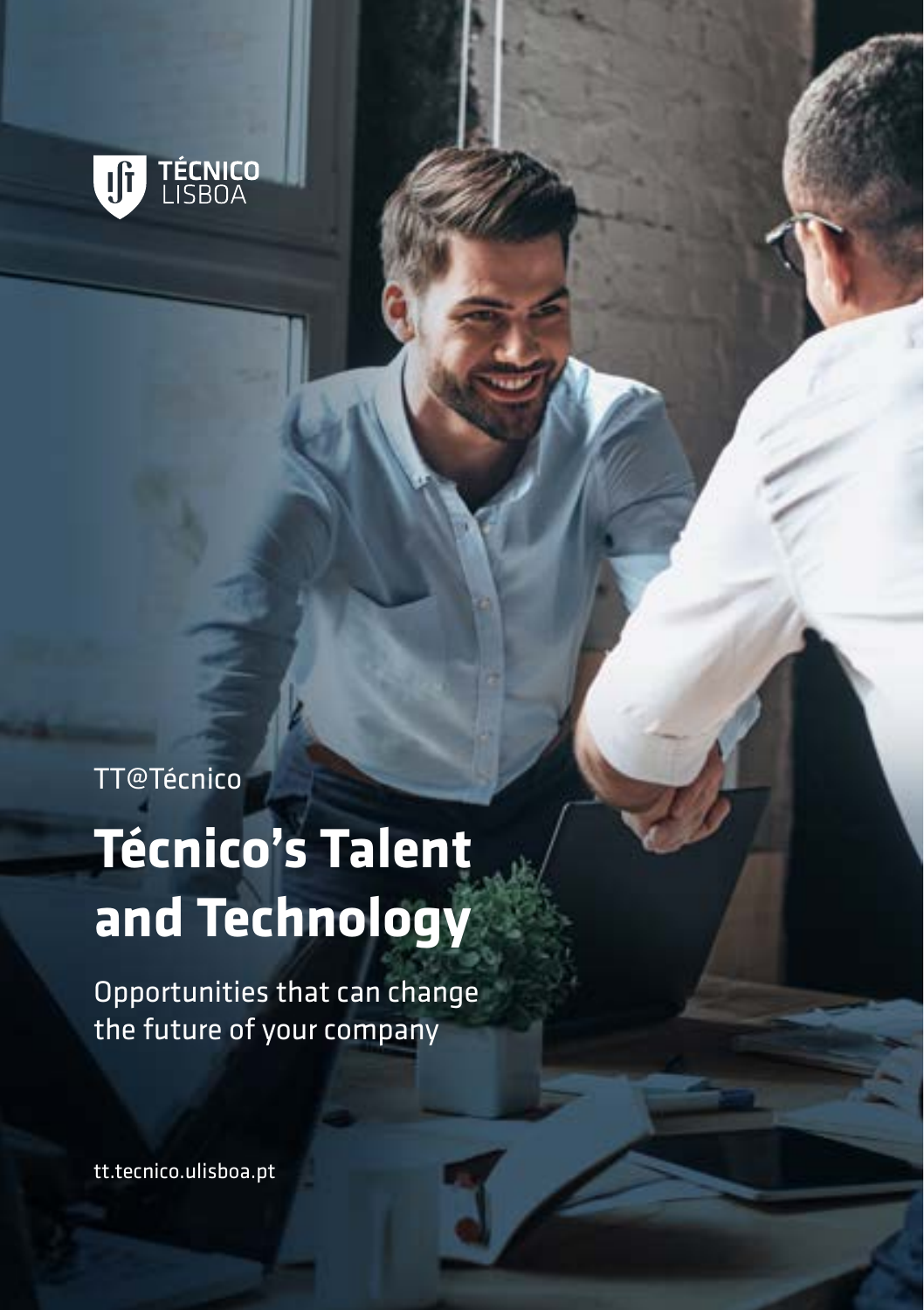In Técnico we have a comprehensive view of Technology Transfer that brings knowledge to the talents that put it into practice. TT@Técnico offers a wide range of opportunities to companies that want to join this vision.

## Talents@Técnico

A program that promotes contact between companies and students from the best engineering school in Portugal. We have over 1.500 companies involved in these program activities.

# Scholarships Programs

Several companies sponsor scholarships programs designed to prevent that money is not an obstacle to talent development.

#### Merit Awards

Merit awards are opportunities to distinguish the best from the best: the best dissertation, the best student in a course on a given subject, or the best student in a program.

## Masters and PhD Scholarships

There is an increasing number of companies that offer scholarships for Master or PhD Thesis on topics of interest to them with the possibility of following the progression of the Students and Teachers.

# Innovation Competitions and Awards

Innovation is part of the DNA of those who study and work at Técnico. Several companies benefit from this culture of innovation and entrepreneurship by offering prizes for innovation contests and challenges organized by Técnico.

# Support for Learning Labs

Técnico has a wide area of learning spaces that serve as support to both the laboratory components of the curriculum and to the extracurricular activities of Students. The companies can support the improvement of these spaces, transmitting to the community the importance of practical training and the commitment to the continuous improvement of the quality of the graduates by Técnico.

### Student Clubs and Organizations

Técnico currently has more than 50 student clubs and organizations, involved in technological projects, sports and cultural activities, among many others. The increasing number of companies that are associated with initiatives and projects of students is a sign of the importance they give to the skills that these activities develop.

# Pre-Competitive Research Projects

Several companies are involved with Técnico in pre-competitive research projects, exploring technologies that may make a difference in the future.

#### Técnico Partner Network

This network brings together companies that maintain a continuing and structured partnership relationship in various dimensions, including recruitment, talent development, innovation, social responsibility and strategic leadership of Técnico.

# Technology Transfer

Técnico has a portfolio of more than 250 patents in its different areas of activity. Get to know the ones that are available for licensing.

# Professional Training and Development

Técnico currently has a wide range of training options that allow development and professional specialization in the latest technologies with potential interest for the company or its employees.